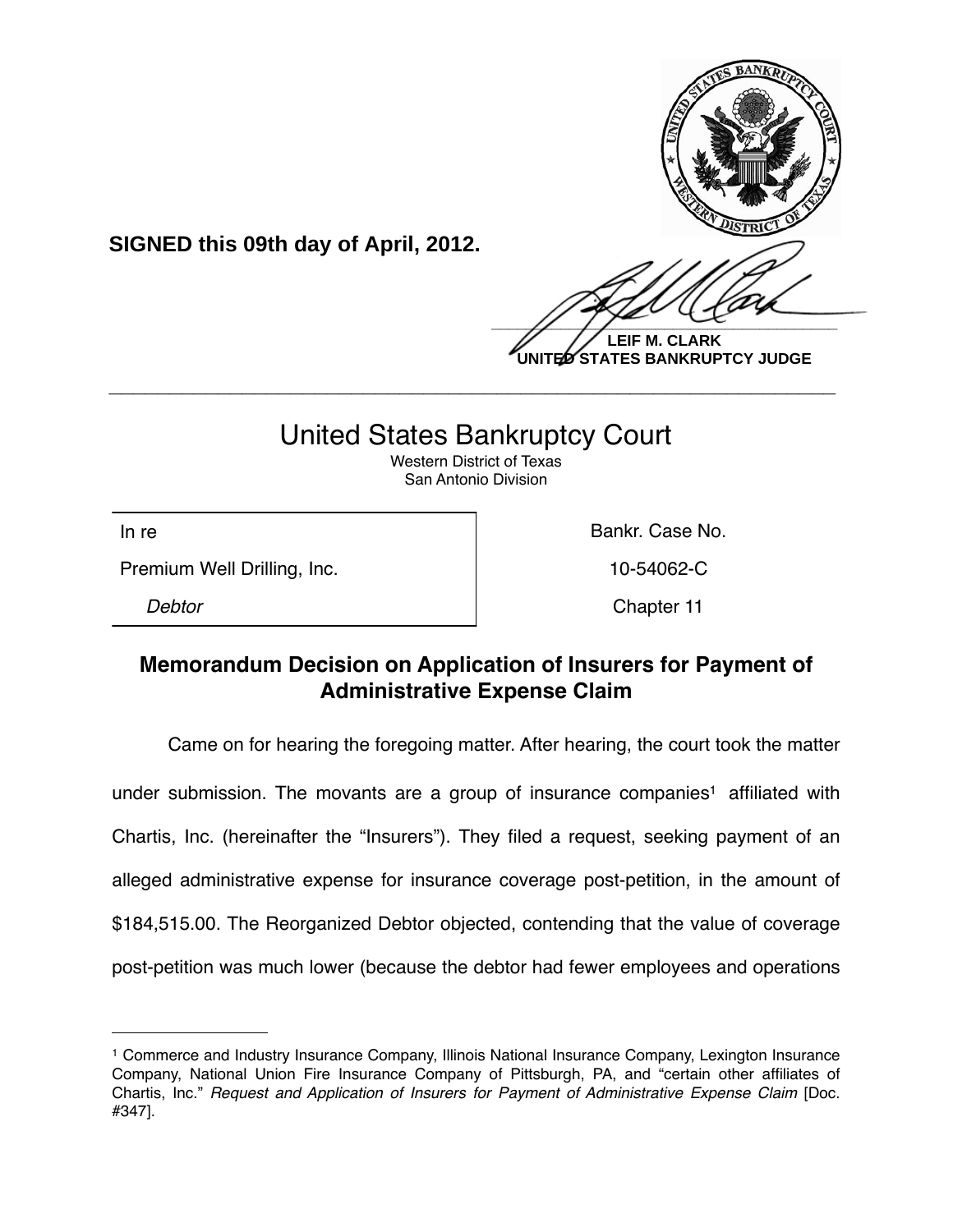in that period). They say that the claim could at best be no more than \$59,472.00. The matter was presented to the court primarily through stipulated facts and legal argument, though one witness (a representative of the insurance companies) also testified for the claimant. The witness was recalled to the stand later as the court's witness, to clarify a few matters.

The Insurers essentially argued that the claim was established by the terms of the contract (including the manner in which payment was computed under the contract). The Reorganized Debtor argued that the Insurers failed to sustain their burden because they had relied on an incorrect legal standard for what evidence would be needed to establish their claim. The essential difference between the positions is simple. The Insurers say that their claim is computed simply by determining the percentage of the year in which the policies were in force that was post-petition. The Reorganized Debtor contends that the computation must be more nuanced, because the premium is computed based on number of employees and what types of work they are doing, with some types being considered riskier than others. The Reorganized Debtor argues that the Insurers failed to distinguish between the risk profile pre-petition and the risk profile post-petition, and that as a result, they failed to prove that the amount they seek matches the benefit the estate received.<sup>2</sup>

<span id="page-1-0"></span><sup>&</sup>lt;sup>2</sup> The Reorganized Debtor did not put on evidence to demonstrate that there was such a difference, other than to allude to the Monthly Operating Reports which showed that the debtor substantially curtailed its drilling activities after filing. The Reorganized Debtor argues, however, that the burden was on the claimant to establish its claim, and if it failed to put on the right *kind* of evidence to establish its claim in accordance with what the law requires, then the claim should fail for lack of evidence.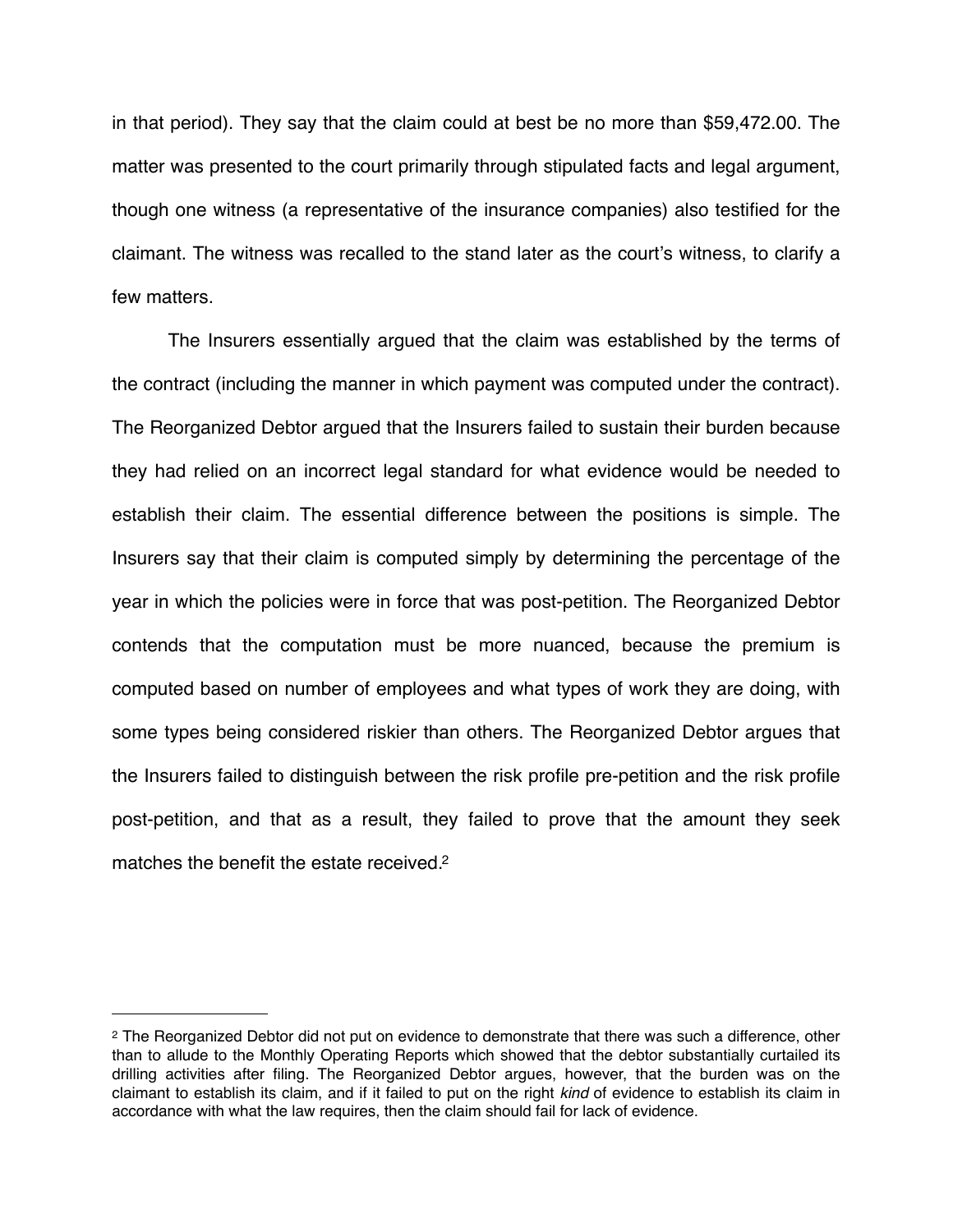#### **Facts**

The parties entered into certain factual stipulations, relevant portions of which are set out here:

The pre-petition debtor contracted with C&I for workers' compensation insurance, with National Union for vehicle insurance, and with National Union for general liability insurance. The policies were for a one year period running from February 15, 2010 to February 15, 2011.

The bankruptcy case was filed October 20, 2010.

The policies remained in effect post-petition until their termination date, a period of 117 days. The policies were neither assumed nor rejected by the debtor.

The pricing of each policy was the same: an estimated price was charged at the beginning of the term, with the actual price for the term to be determined at the end of the term, following an audit of the debtor's records[.3](#page-2-0) If the audit reflected that the estimate was higher than the actual premium for the year, the debtor would receive a refund. If the audit showed the estimate was lower than the actual premium for the year, then the debtor would be charged for the difference. This pricing scheme was a contract term for each policy.

The total estimated premium for all the policies was \$398,679, which amount was paid by the debtor pre-petition.

<span id="page-2-0"></span><sup>3</sup> The workers' compensation policy provided that "[t]he premium shown on the Information Page, schedules, and endorsements is an estimate. The final premium will be determined after this policy ends by using the actual, not the estimated, premium basis and the proper classifications and rates that lawfully apply to the business and work covered by this policy." The general liability policy stated that the policy was "subject to an annual audit." The vehicle policy provided that "[t]he estimated premium for this coverage form is based on the exposures you told us you would have when this policy began. We will compute the final premium due when we determine your actual exposures. The estimated total premium will be credited against the final premium due and the first Named Insured will be billed for the balance, if any." *Agreed Factual Stipulations* [Doc #424].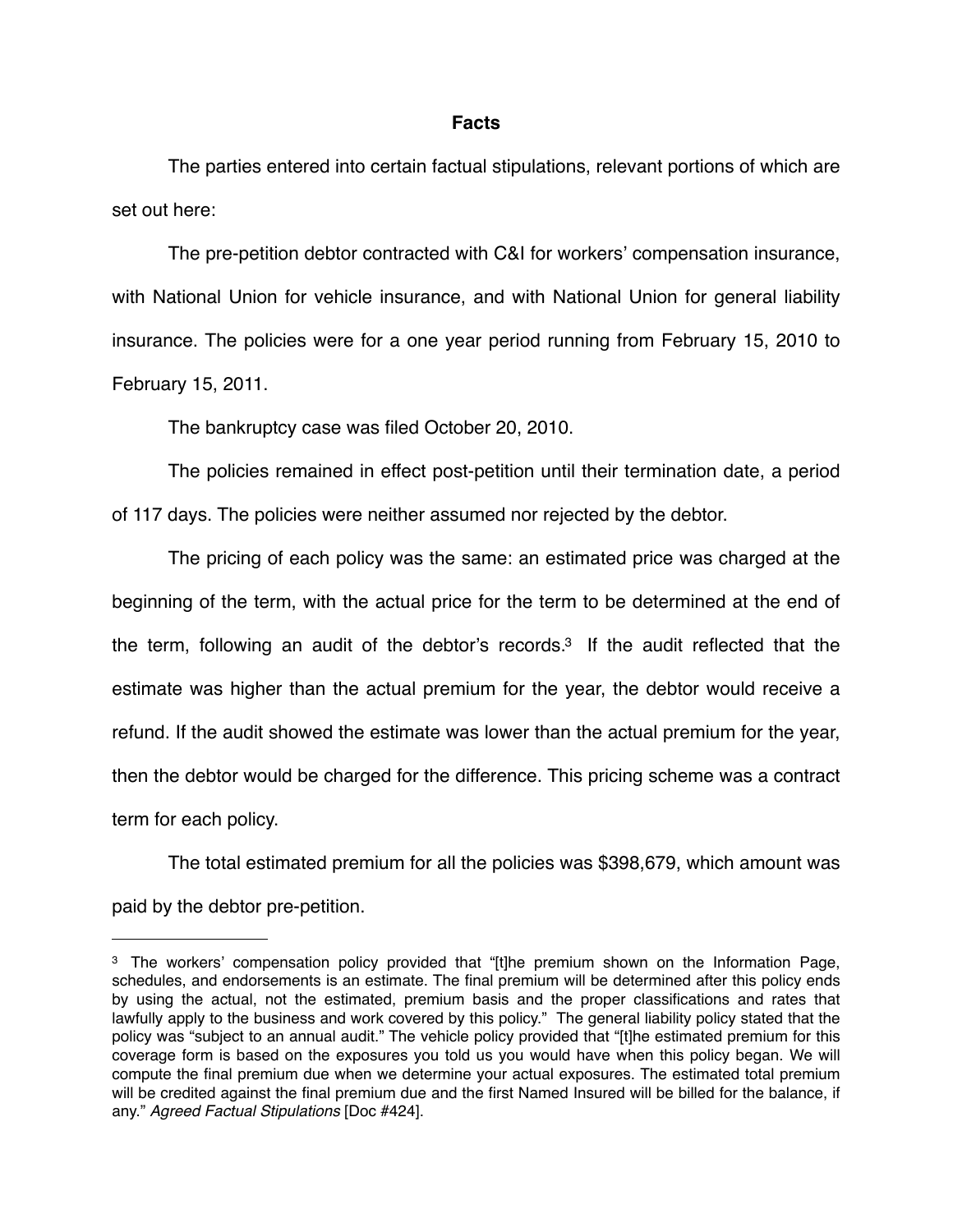An audit was conducted according to the terms of the policies. The audit was conducted post-petition, with the debtor's consent and participation.

The Insurers determined, at the conclusion of the audit, that a total additional premium of \$184,515.01 was due, per the terms of the contracts. The debtor did not (and does not) dispute the results of calculations of the audit. The calculations yielded a total premium on the three policies of \$583,153.

The parties agreed that the insurance services furnished pursuant to these contracts provided a benefit to the estate.

The witness testified that the primary contributor to the differential was an increase in the number of employees doing well servicing work during the period of the policy. She was not asked regarding when, within the policy period, this increase occurred, or whether there was a later decrease.

In the audit process, the Insurers determine how many additional employees were added in each category within the period from February 15, 2010 to February 15, 2011. The salary paid per additional employee is multiplied by the number of days within the period that that employee was employed by the debtor. This yields an overall increase in payroll within each category. A formula is then applied to that increase to yield the amount of additional premium owed.[4](#page-3-0) The effect is to spread the additional risk over the entire term of the policy, but at an amount reflecting only the additional months that the additional employees were employed.

<span id="page-3-0"></span><sup>4</sup> For example, suppose the payroll for service workers were \$500,000 annually for 10 employees. Suppose then that 5 additional employees were added April 1, 2010, and they were let go September 30, 2010. This number of employees would be multiplied by the monthly salary they received, and further multiplied by the number of months they were employed. The total (in this case, \$125,000) would then be added to the original \$500,000, resulting in a new payroll for the year of \$625,000. The premium formula would then be applied to the new payroll number, yielding a new premium. The difference between the two premiums would be the amount due from the insured at the end of the insurance term.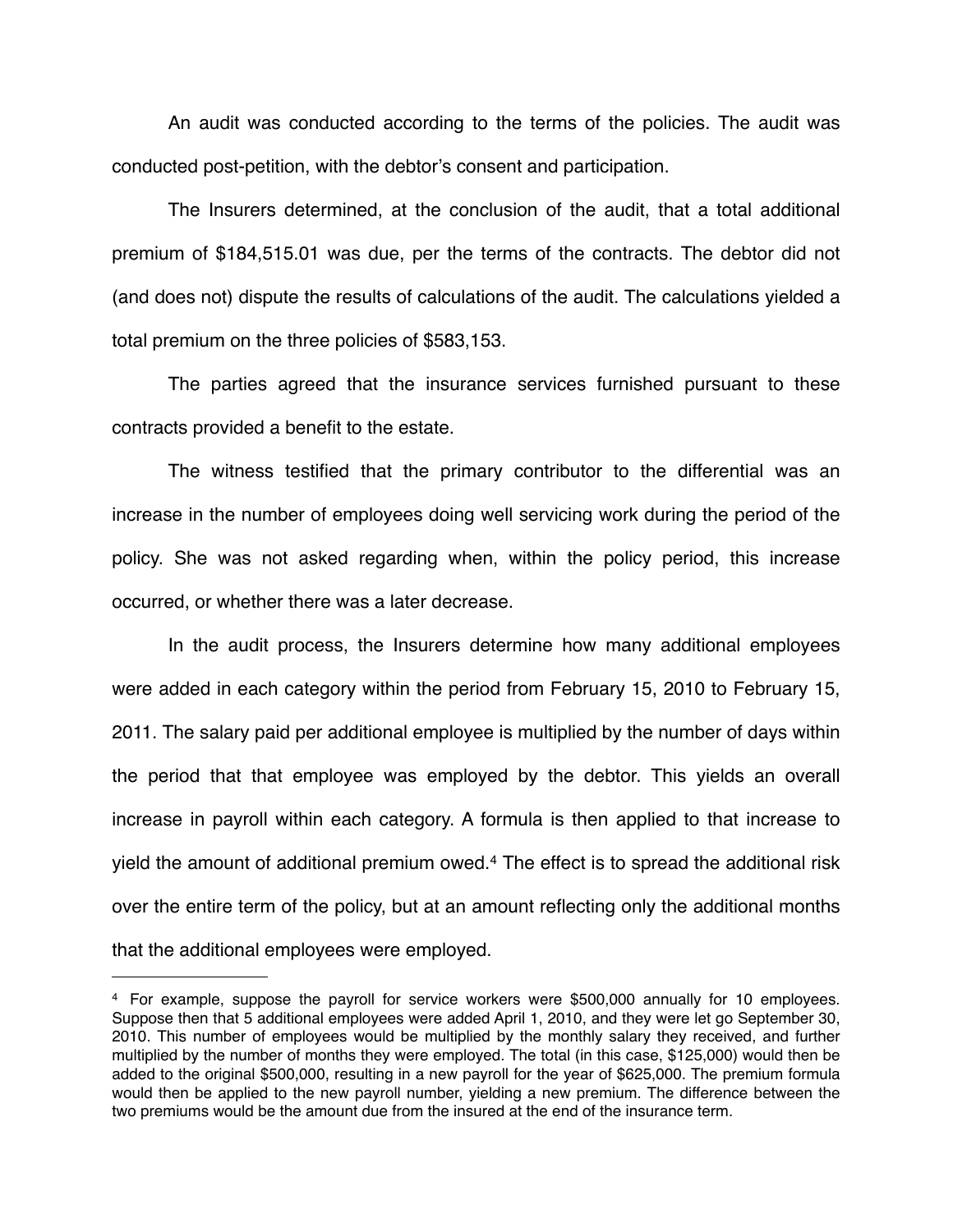According to the witness, the audit contains sufficient information to determine during which months the employees were employed, but that information was not put into evidence.

The method of calculating the premium is designed to roughly approximate the level of risk assumed by the Insurers as a result of the number of employees working in various capacities during the contracts' term. The price of the policies are computed in terms of that risk assumption, and the methodology for incorporating that adjustment to arrive at the proper policy is determined at the time the policy is issued.

The Insurers are liable for all employees during the term, even though the employee is added after the policy begins and even though the Insurer has not yet been paid the full amount of the premium.<sup>[5](#page-4-0)</sup> However, the Insurers are not liable for employees if an insurable event happens to (or is caused by) such a person when that person is not an employee.

The method employed by the Insurers for calculating premiums is an accepted method in the industry.

The Confirmation Order in this case set a deadline by when claimants were to file their claims for administrative expenses. The Insurers met that deadline here.

<span id="page-4-0"></span><sup>5</sup> In other words, part of the premium is paid up front, while the balance is paid at the end of the term. The Insurers are obligated to fully perform, even though they have not necessarily received their entire premium. Thus, the balance due (if any) is essentially an extension of credit to the debtor. And this means that the entire premium represents a *pre-petition* obligation, arising as it does under the terms of the contract entered into pre-petition. In substance, it is no different from a vendor who ships a product ordered by a debtor, with part of the price paid up front, and the balance due later. Few would dispute that the entire amount due to that vendor is a pre-petition claim, even though the due date for the balance might not occur until after the petition date. *See Mayer Pollock Stell Corp.*, 157 B.R. 952, 963 (Bankr. E.D.Pa. 1993); *see also In re Lockwood Enterprises, Inc.*, 54 B.R. 829, 831 (Bankr. S.D.N.Y. 1985) ("there is no statutory authority which allows creditors to convert their pre-petition claims to post-petition administrative expenses").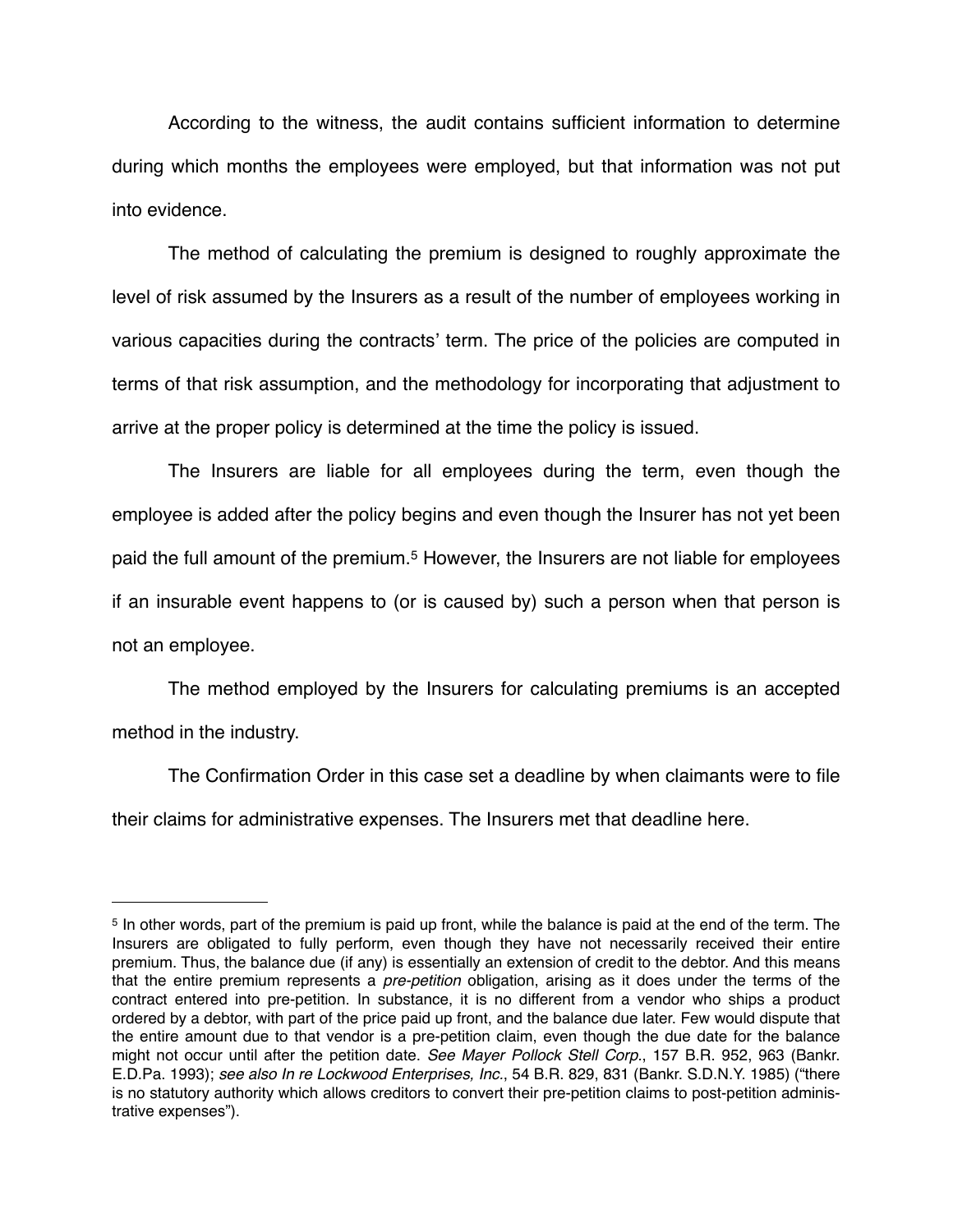#### **Analysis**

Section 503(b)(1) authorizes allowance of administrative expenses of the estate, including "the actual, necessary costs and expenses of preserving the estate." 11 U.S.C. § 503(b)(1)(A). An expense so qualifies if the applicant's efforts resulted in a post-petition actual and demonstrable benefit to the estate. *In re Phones for All, Inc.*, 288 F.3d 730, 732 (5th Cir. 2002); *accord In re American Plumbing & Mechanical, Inc.*, 323 B.R. 442, 459 (Bankr. W.D.Tex. 2005). Benefit is measured from the point of view of the estate, rather than from the point of view of the applicant. *Matter of Strause*, 40 B.R. 110, 113 (Bankr. W.D.Wis. 1984) ("... the principal purpose of according administrative priority to claims for benefit to the estate is to prevent unjust enrichment of the debtor's estate, rather than simply to compensate the creditor"). What is more, the priority that is accorded such expenses is narrowly construed "because the presumption in bankruptcy cases is that the debtor's limited resources be equally distributed among ... creditors." *In re Amarex*, 853 F.2d 1526, 1530 (10th Cir. 1988).

*Collier* explains that "most courts apply a two part test to determine whether a claim is entitled to administrative expense priority under section 503(b)(1)(A). First, it must arise from a transaction with the bankruptcy estate, and second, it must have directly and substantially benefitted the estate." ALLEN RESNICK & HENRY SOMMER, 4 COLLIER ON BANKRUPTCY, SIXTEENTH EDITION ¶ 503.06[3] (LexisNexis 2010).

In this case, the Insurers entered into a contract pre-petition, committing to insure for the entire term, but at a price ultimately determined at the end of the term. The entire claim came into existence at the time the contract was made; all that remained was computation of the balance at the end of the term. In other words, the *entire premium*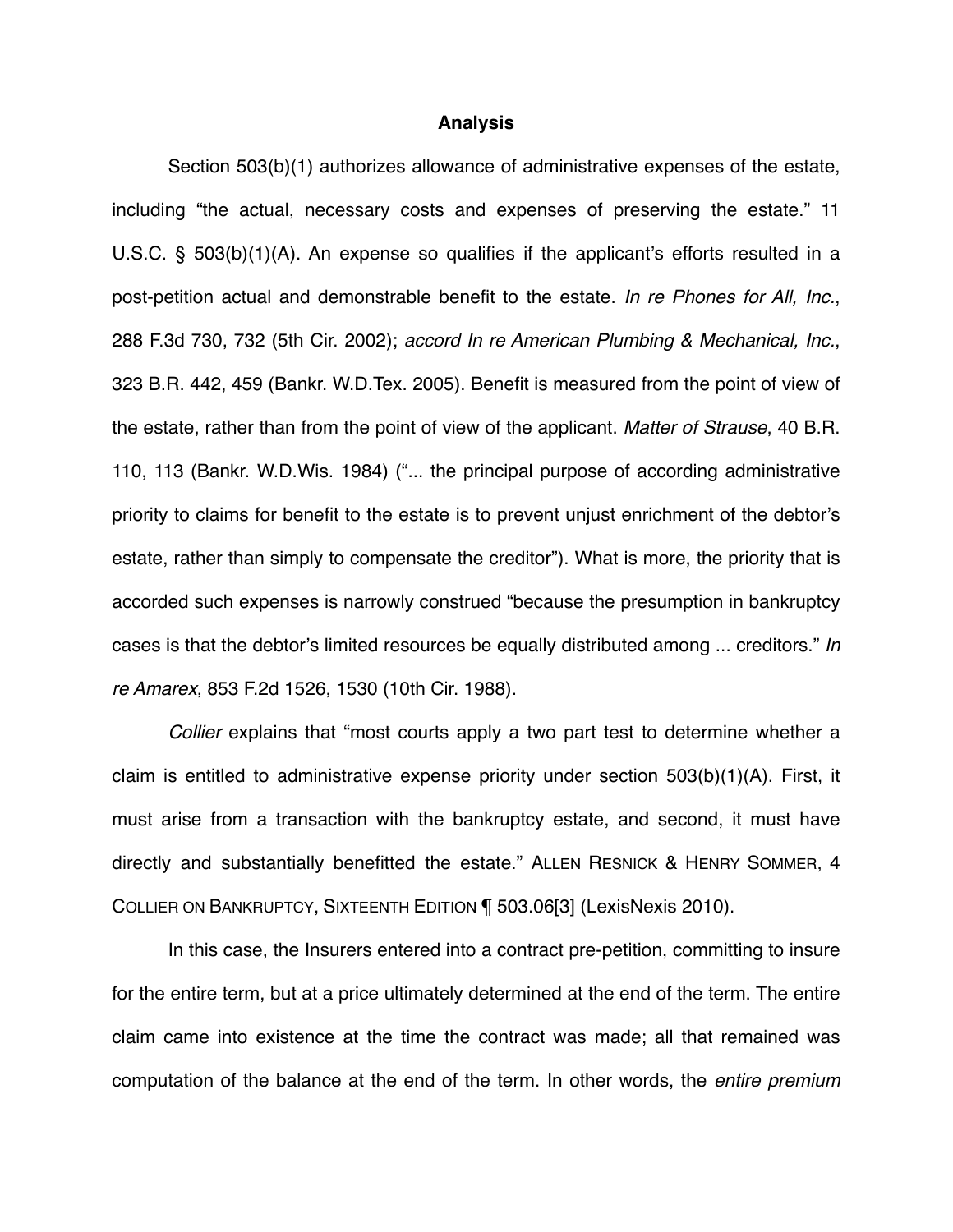constitutes a pre-petition claim[.6T](#page-6-0)hus, the Insurers in effect extended credit to the debtor with regard to any additional premium that might be due as a result of changes in the debtor's risk profile occurring during the term of the policies. The fact that part of the premium is calculated at the end of the term does not convert that part of the claim into an administrative expense claim. *See In re Lockwood Enterprises, Inc.*, 54 B.R. 829, 831 (Bankr. S.D.N.Y. 1985). Nor does the fact that part of the performance might occur post-petition. *See In re Jartran*, 732 F.2d 584, 588 (7th Cir. 1984) (debtor committed to pay for advertising that was not published until post-petition; court ruled the claim was not an administrative expense "because the liability for the costs of the ads was irrevocably incurred before the petition was filed"); *see also* ALLEN RESNICK & HENRY SOMMER, 4 COLLIER ON BANKRUPTCY, SIXTEENTH EDITION ¶ 503.06[3][a](LexisNexis 2010) ("it is not enough that payment becomes due after the petition date if the transaction was entered into with the debtor pre-petition").

Nonetheless, the debtor's estate enjoyed the benefit of insurance coverage postpetition, and would be unjustly enriched were it (that is, the estate) not obligated to pay for the benefit it received. *See Matter of Strause*, 40 B.R. 110, 113 (Bankr. W.D.Wis. 1984). In many ways, the situation is analogous to that presented by leases, where the lessee pays a set amount for the right to occupy premises for a set period, then the lessee files for bankruptcy during that period. Prior to the changes to section 365 made by the 1984 amendments, post-petition obligations with respect to the estate's use of leased premises were handled no differently than other administrative expense claims. That is, the estate was obligated to pay for the benefit conferred, but was not obligated

<span id="page-6-0"></span><sup>&</sup>lt;sup>6</sup> The witness's testimony on this point was especially helpful -- the insurer is committed to insure for the any event that occurs within the term of the policy, even if the balance of the premium remains unpaid.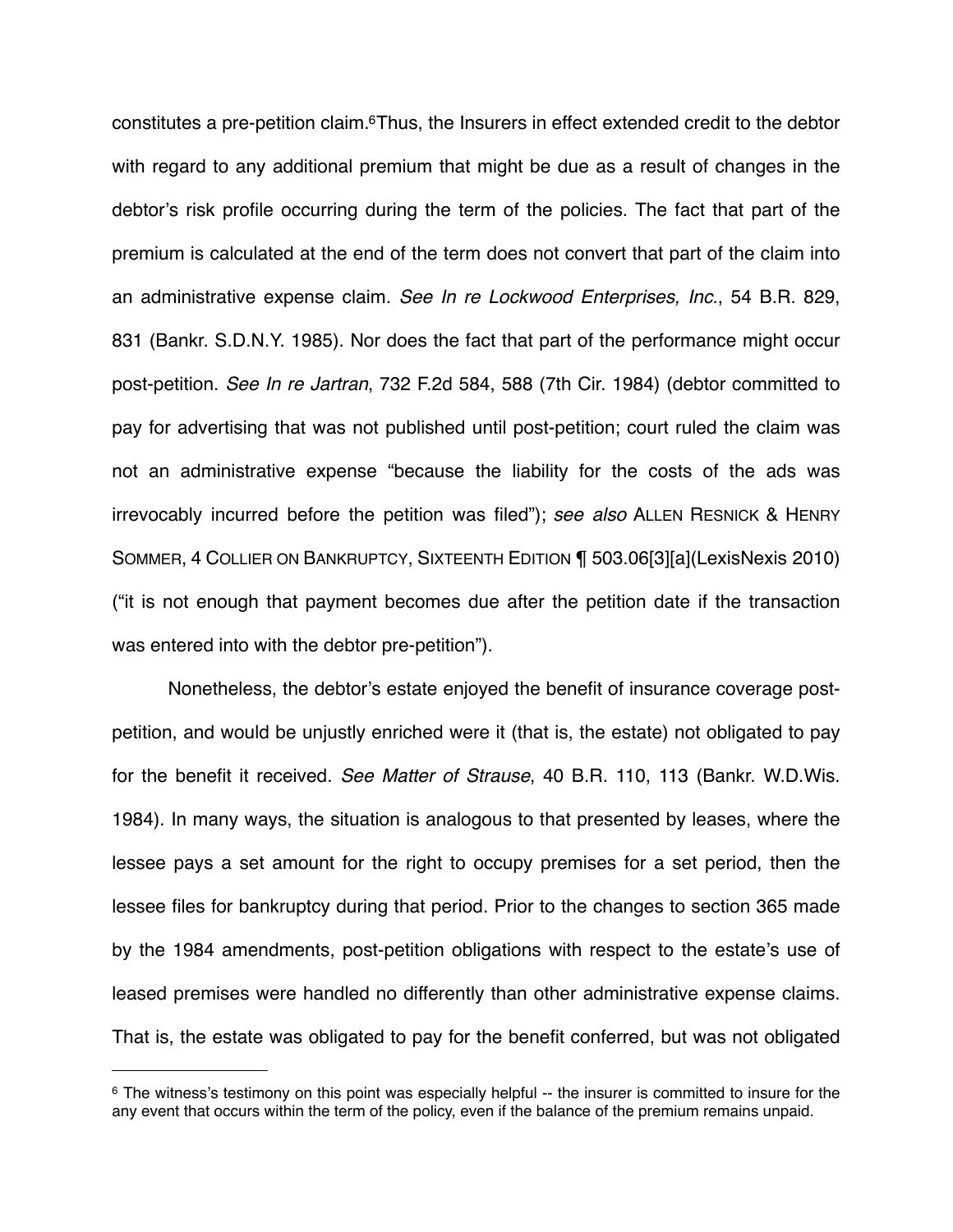to pay if no benefit were incurred. Further, the estate was only obligated to pay the fair rental value of the premises, a number that *might* be different from the amount specified in the lease. In addition, the fair rental for the same premises might be lower depending on the use of those premises by the estate. In *Strause*, for example, a farmer leased land for planting. For a portion of the lease term (a portion occurring during the pendency of the bankruptcy), the land stood essentially fallow (because it was winter in Wisconsin). The court adjusted the payment due landlord to adjust for the actual use and occupancy of the land -- with a much lower payment being allowed for a period when the only benefit the estate realized from the land was storage. *Id.* 

It is argued in this case that the Insurers failed to present evidence consistent with the foregoing test. That is, the Insurers presumed that the contract price, prorated for the post-petition period, represented the value of their administrative expense claim. The Reorganized Debtor suggests that the actual audit data, if presented, would demonstrate that the actual insurance benefit during the post-petition period was lower than during the pre-petition period, because the debtor's service business was severely curtailed and employees were laid off.**[7](#page-7-0)** That sort of evidence, it was argued, is the sort that the law requires in order for the applicant's request to be granted. In failing to put on this evidence, says the Reorganized Debtor, the applicant failed to make its case for allowance of an administrative expense, and the request should thus be disallowed.

The authorities discussed in this opinion in fact support the argument made here by the Reorganized Debtor. After all, if the premium is adjusted for changes in the debtor's risk profile, that suggests that the value of the insurance to the estate depends

<span id="page-7-0"></span><sup>&</sup>lt;sup>7</sup> This was argument of counsel. It was not supported by evidence.